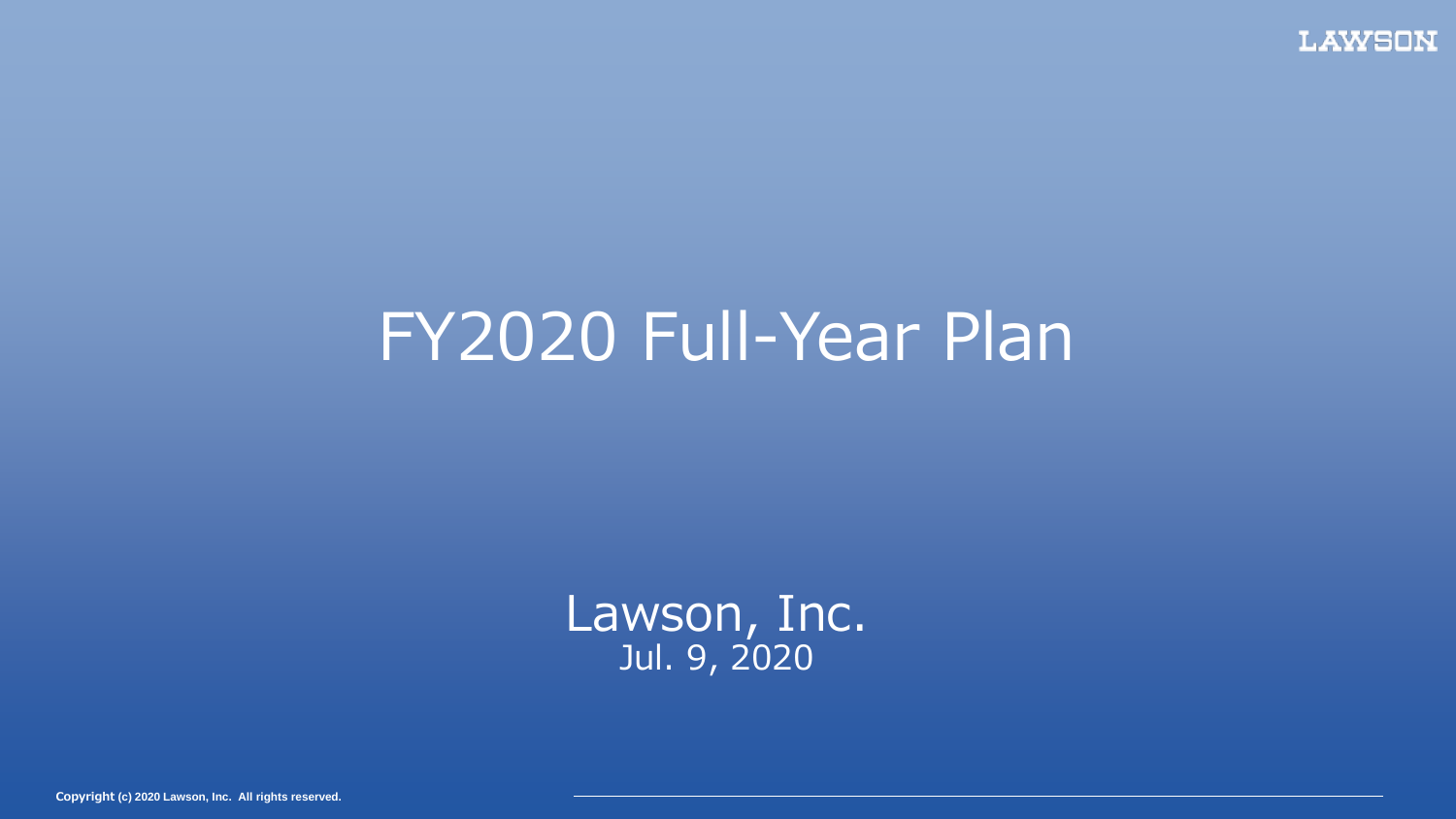## **(Unit: billion yen)**

|                                      |                             | <b>FY2020</b>  |                     |  |  |  |  |
|--------------------------------------|-----------------------------|----------------|---------------------|--|--|--|--|
|                                      |                             | Plan           | Year-on-year change |  |  |  |  |
| <b>Consolidated operating income</b> |                             | 35.0           | $-27.9$             |  |  |  |  |
| <b>Main company operations</b>       |                             |                |                     |  |  |  |  |
|                                      | Lawson                      | 25.0           | $-19.7$             |  |  |  |  |
|                                      | <b>SEIJO ISHI</b>           | 10.4           | 1.3                 |  |  |  |  |
|                                      | <b>Lawson Entertainment</b> | $-0.1$         | $-2.4$              |  |  |  |  |
|                                      | <b>United Cinemas</b>       | $-2.4$         | $-5.8$              |  |  |  |  |
| <b>Consolidated net income</b>       |                             | 3.0            | $-17.1$             |  |  |  |  |
| Dividends per share                  |                             | <b>150 yen</b> | ±0                  |  |  |  |  |

(Note)・ Existing stores sales: 95.2% (YoY-4.8%)

 $\cdot$  Gross profit Margin : 31.3%(YoY  $\pm$ 0%P)

**Copyright (c) 2020 Lawson, Inc. All rights reserved.** 1 ・ Store number :Store opening 450 Store closure 350 Net store numbers 100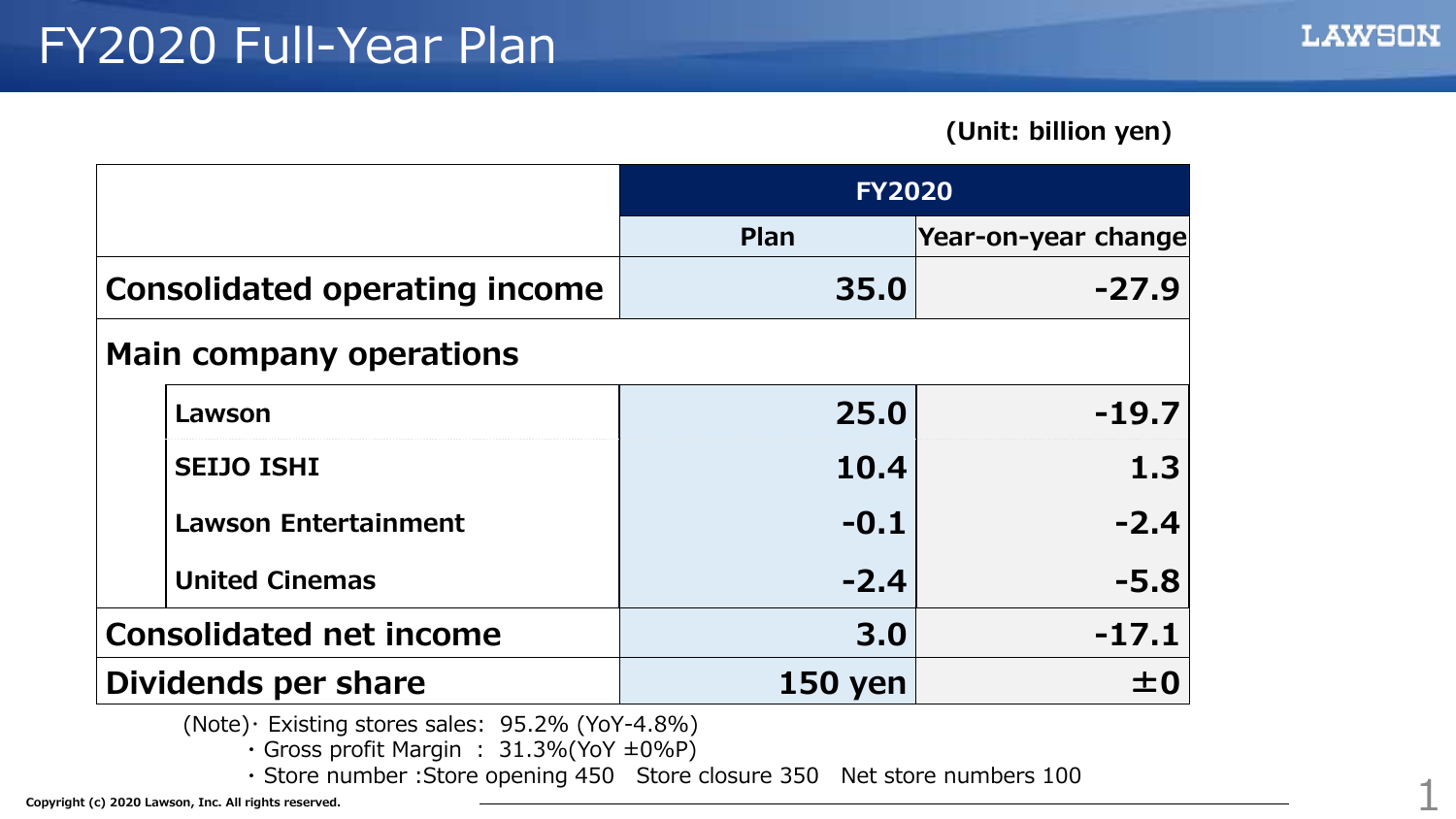## FY2020 Consolidated Operating Income



2

LAWSON